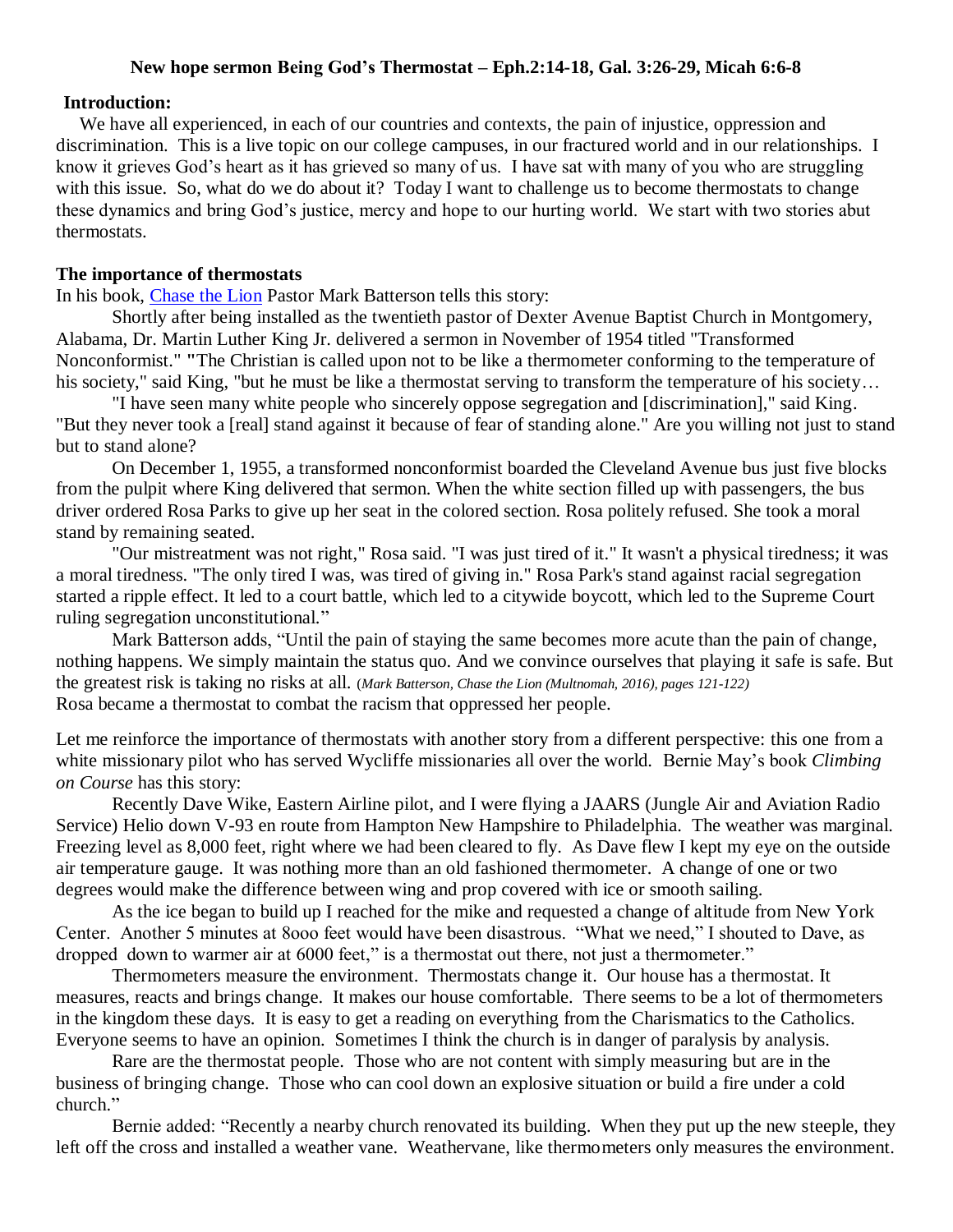Crosses change things. There is nothing wrong with measure and evaluating. Every thermostat has a built-in thermometer. But the need in the kingdom today is for people who will do more than analyze. The cry is for people who will take an uncomfortable situation and change it to meet needs and glorify God." (Bernie Mays, Climbing on Course Multnomah Press, 1979,pp. 63-64)

Are you a thermometer or a thermostat? A thermometer measures temperature  $-$  it indicates what its environment is like. A thermostat regulates temperature – it is used to change the environment to conform to a certain desired setting. Why is it easier to stay a thermometer and not become a thermostat?. Because thermostats change the status quo. They see the need, react and do what is necessary to make it right, from God's perspective.

God's "desired setting" for human relationships is clear in Gal. 3:18 and Eph. 2:16-17 Gal. 3:18 *There is neither Jew nor Greek, slave nor free, male nor female, for you all are one in Christ Jesus." Together as one body, Christ reconciled both groups to God by means of his death on the cross and our hostility toward each other was put to death. He brought this Good News of peace to you Gentiles who were far away from Him and peace to the Jews who were near."*

# **The problem of discrimination and stereotyping today**

But this isn't how the world operates. There is great distortion because of racial discrimination and gender imbalance. The attitudes of discrimination, of superiority, of inequality and privilege, the power of money to control choices make in favor of the powerful (i.e., those with money and status) in schools and churches and nations all are creating havoc in society and in personal and national relationships.

I have faced these issues first hand, both as a woman and then specifically as a Caucasian woman. I first became involved in the Asian Indian community in Chicago at the invitation of a local Indian leader. In my first year in the community, two tragic incidents occurred. Two different Indian college students, who had been raised in the United States and were studying in universities in the States, each committed suicide on their college campus. In both cases, they had fallen in love with a student on their campus whom their parents rejected as an acceptable marriage partner. The Indian students were victims of generational tensions in their immigrant families.

In an effort to become a bridge person between traditional Indian parents and the children they were raising in the United States, I became committed to the Indian community. An Asian colleague and I worked with Asian Indian teenagers and heard their stories. We had a drama troupe at the Indian church that even had a few billings in other parts of the country. During those years, I wore saris whenever I was with the Indians. My Asian colleague and I held "Growing Up in America" seminars to discuss the tensions between generations. I went to India at the invitation of several Indian leaders to learn more about their culture from them. I was invited by a mission organization to do research in England on the needs of the Asian Indians in the suburbs of London. I went for more education, doing a Master of Theology in Hindu, Buddhist, Christian dialogue and a Ph.D. on Asian immigrant identity issues in America. All the while I was welcomed in the community and established many dear relationships.

But in the end, my hopes of working as a bridge person between the Asian Indian generations were not realized for two reasons: First, I was not an Asian Indian by blood so I was not considered part of the extended family, and conflicts are usually resolved by other family members. That is an important cultural shame issue I had not understood. Secondly, Indians assumed because I was Caucasian, I did not understand their issues and could not be of help. I had been stereotyped because of my race.

Stereotypes so often cause a denial of the respect, honor and privilege due to people of color or gender who are not of the dominant group. They are part of our unconscious thinking about other people. We look at people and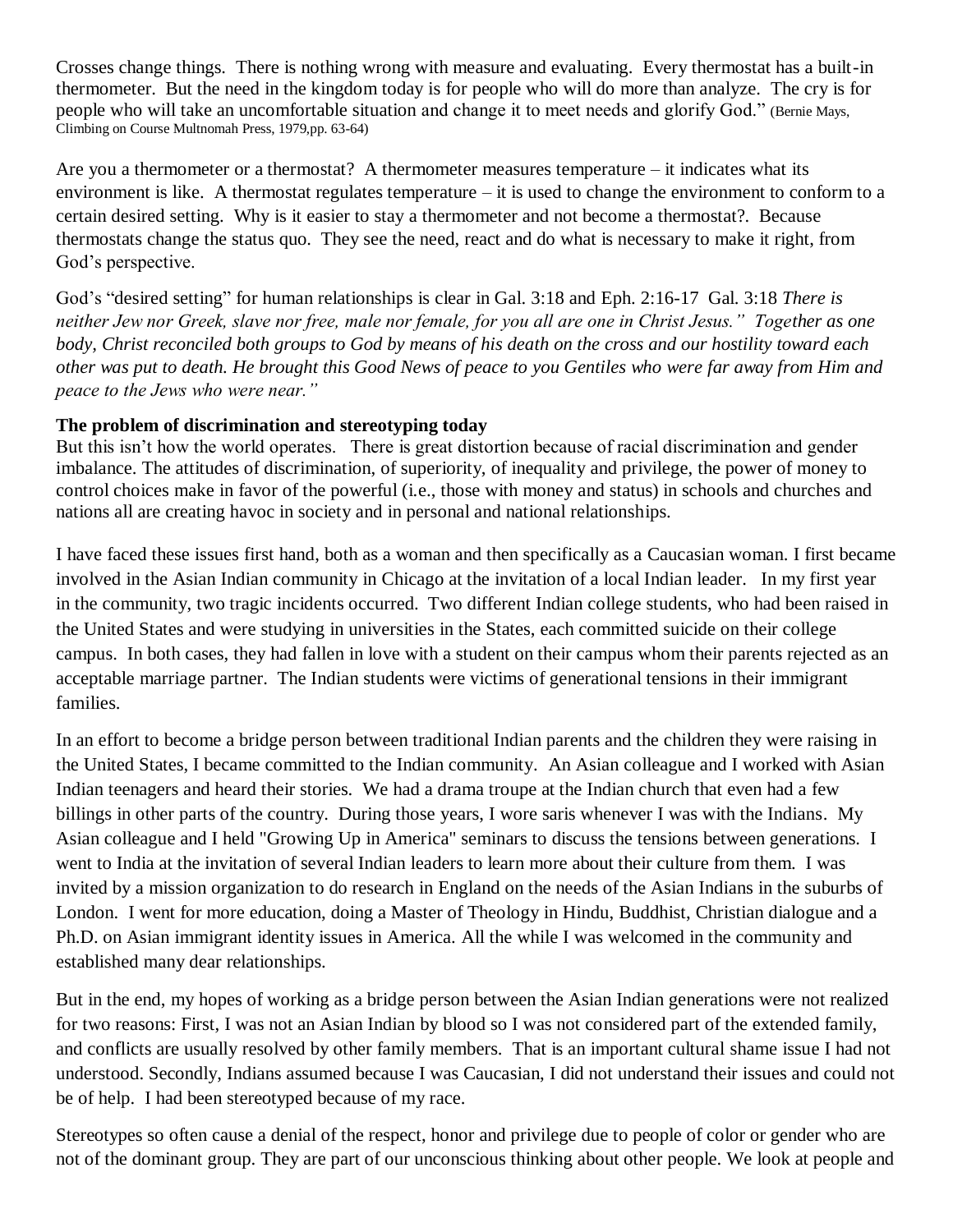automatically, often unconsciously put them in various categories. There is both conscious and unconscious bias – and it is unfair, it makes people unequal, it takes away the other's rights and dignity, it is prejudiced and it is deeply flawed.

### Vertical Violence

The results become worse than just stereotyping. They pave the way for Vertical Violence. Here's a definition: Vertical Violence is any behavior conducted by a superior or supervisor that could reasonably be considered humiliating, intimidating,

Saurce: Daniel Kahnema threatening or demeaning to an individual or group of individuals. It can permeate the entire organization and has a detrimental effect on the organization. It originated from the concept of inappropriate use of coercive

power. A dominant presence is hovering over another entity that is not the same shape or size and dictating their life.

Recognizing this problem in marriage and male/female relationships, I featured its role in the monthly magazine called Bridges that I edited for 7 years. Here is the front cover for domestic issues.

It's been said "The judgmental heart owns a hundred microscopes and no mirrors. How telling!!! As African American poet Maya Angelou said, "I've learned that people will forget who you are. Will forget what you do but people will never forget how you make them feel."

Vertical violence or relational power plays for control strip a person of their dignity, their honor, their respect and their inclusion in groups where they are judged to be inferior.

# **God's Solution**

God's solution is found at the foot of the cross where people of every race or creed can set aside differences that separate and divide and be united in the bonds of peace – the peace Jesus Christ alone can bring. Once we have been made new creations by our faith in Christ and members of Christ's family the Holy Spirit then works in us to help us live out God's love and mercy and justice and care for other people – whether we agree with them or not. As Paul tells the Ephesians in Eph.4:30-32 *The Message: Don't grieve God. Don't break his heart. His Holy Spirit, moving and breathing in you, is the most intimate part of your life, making you fit for himself. Don't take such a gift for granted.31-32 Make a clean break with all cutting, backbiting, profane talk. Be gentle with one another, sensitive. Forgive one another as quickly and thoroughly as God in Christ forgave you.*

No more violent self-assertiveness, no more slander (where you tear down someone else to build up your case or cause), no more resentment or revenge or harsh words. All these attitudes are behind so much of the suffering in world news each day – as well as in our families and in our churches and in our personal relationships. INSTEAD, living as our new created self means being kind to each other, going out of our way to listen and care and support and help each other, forgiving each other, believing the best rather than the worst in communication – and when there is misunderstanding or grievance we say "Help me understand what you meant or intended in that remark."

Micah the O.T. prophet challenged the Israelites with the same message. *What does the Lord require of you but to act justly, love mercy and walk humbly with thy God.* Micah 6:8 Acting justly – taking on another's cause for God's good in a situation. Speaking on their behalf when they have been or felt silenced. Loving mercy and thus caring for those who are marginalized or side-lined. And walking humbly with God. When you do that ,you will also be able to walk humbly with your neighbor.

# **A Peacemaking Model**

Practically, what this means often involves being a peacemaker. In our work for justice as a Christian, this may well become your calling, so let me tell a story from the book *The Path of a Peacemaker* by Brian Noble that illustrates how the process can work.





**BRIDGES**